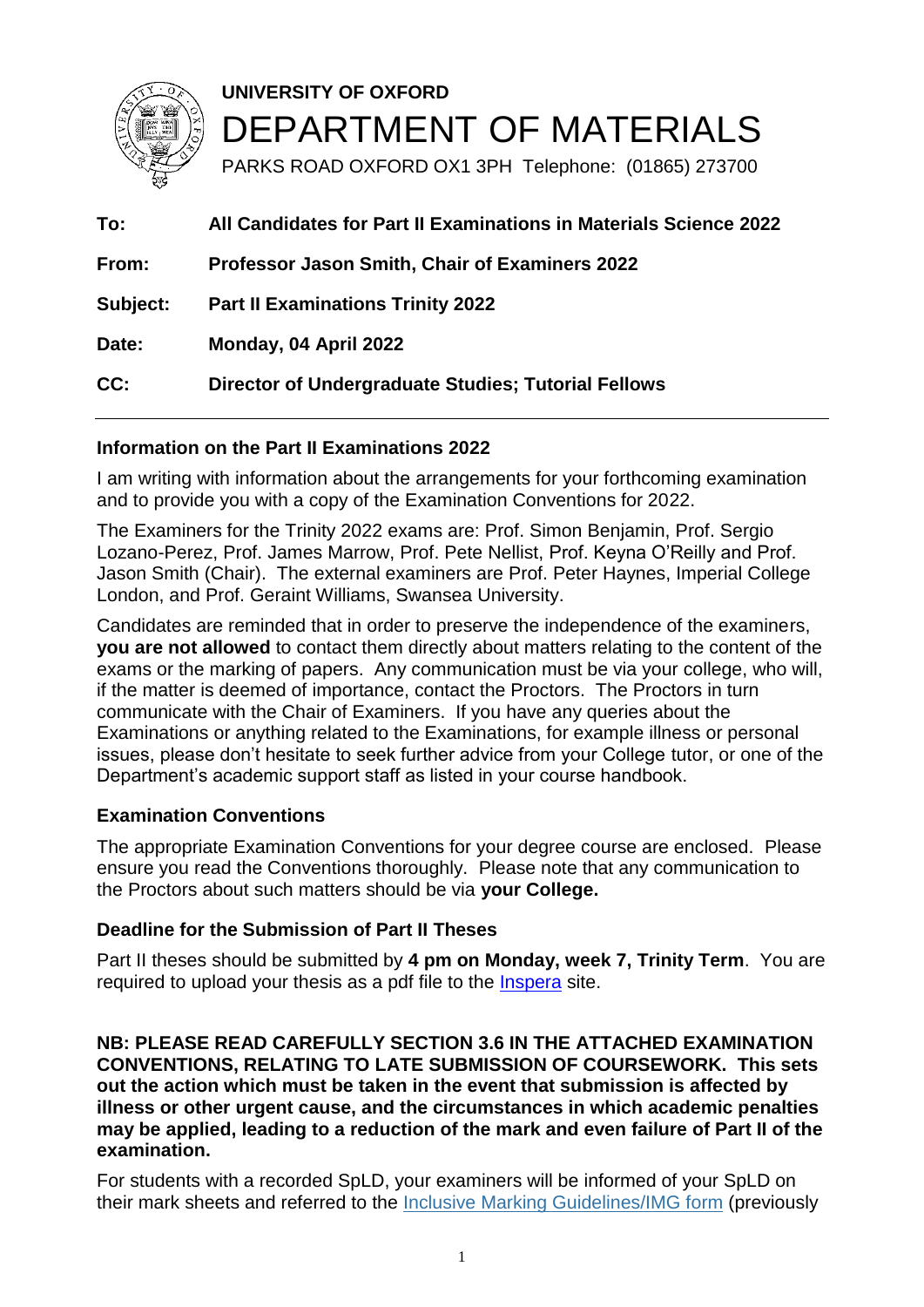2D form) about the possible impact on formally assessed coursework [\(https://www.ox.ac.uk/students/academic/exams/arrangements\)](https://www.ox.ac.uk/students/academic/exams/arrangements).

### **Regulations on Format of Report**

For further details on print format see Examination Regulations, however the Regulations are summarised below:

**Word limit**: 12,000 words for the main body of the report, plus 3,000 words for the mandatory final chapter containing reflective accounts of the project management aspects of your investigation (max 1,500 words), Ethical and Sustainability considerations (max 1,000 words), and Health, Safety & Risk assessment references (max 500 words). Word counts exclude references, title page, acknowledgements, table of contents and the three Project Management Forms. All other text is included in the word count, including the abstract, tables and the figure captions.

**Page limit**: 100 pages. This page limit excludes references, title page, acknowledgements, table of contents and appendices. Every other part of the report is included in the page limit. **All** pages of the report should be numbered sequentially.

If you feel that you have an exceptional case for exceeding the word and/or page limit, and you wish to seek permission to do so, both you and your supervisor should contact the Part II Project Organiser who will put your case to the Chair of Examiners. Such a case should be made at the earliest possible stage. The Examiners will enforce the word limit strongly, and any report submitted over the word limit may be subject to penalties as detailed in the Conventions.

**Appendices**: the purpose of the above word and page limits is to prevent the excessive inclusion of material that is unnecessary for development of the key argument(s) of the report. Material which is additional to the main body of the report, e.g. further detailed data, may be included in appendices. However, whilst appendices are not included within the limits of the word or page counts of the report, whether examiners read appendices is entirely at their discretion.

In addition, all copies of your report must include the following:

- a literature survey;
- a description of the engineering context of the investigation;

### **Project Assessment**

The Part II project is allocated 400 marks, 33.3% of the total marks for Parts I and II. Two examiners (or one examiner and one assessor) read each thesis, and each of them independently gives a provisional mark based on the assessment guidelines enclosed with this memorandum (see page 4). In addition, normally an external examiner will see each Part II thesis. The purpose of the viva is to clarify any points the readers believe should be explored, and to ascertain the extent to which the work reported is the candidate's. A discussion is held after the viva involving all Part II examiners/assessors who were present and at which time Part B of the supervisor's report is taken into account. The outcome of the discussion is an agreed mark for the project.

In arriving at the agreed mark the Examiners will take into account all of the following:

- i) the comments and provisional marks of the original markers,
- ii) the candidate's understanding of their work as demonstrated during the viva, and
- iii) the opinion of the external examiner who has seen the thesis.

It is stressed that it is the scientific content of the project and the candidate's understanding of their work that is being considered in the viva.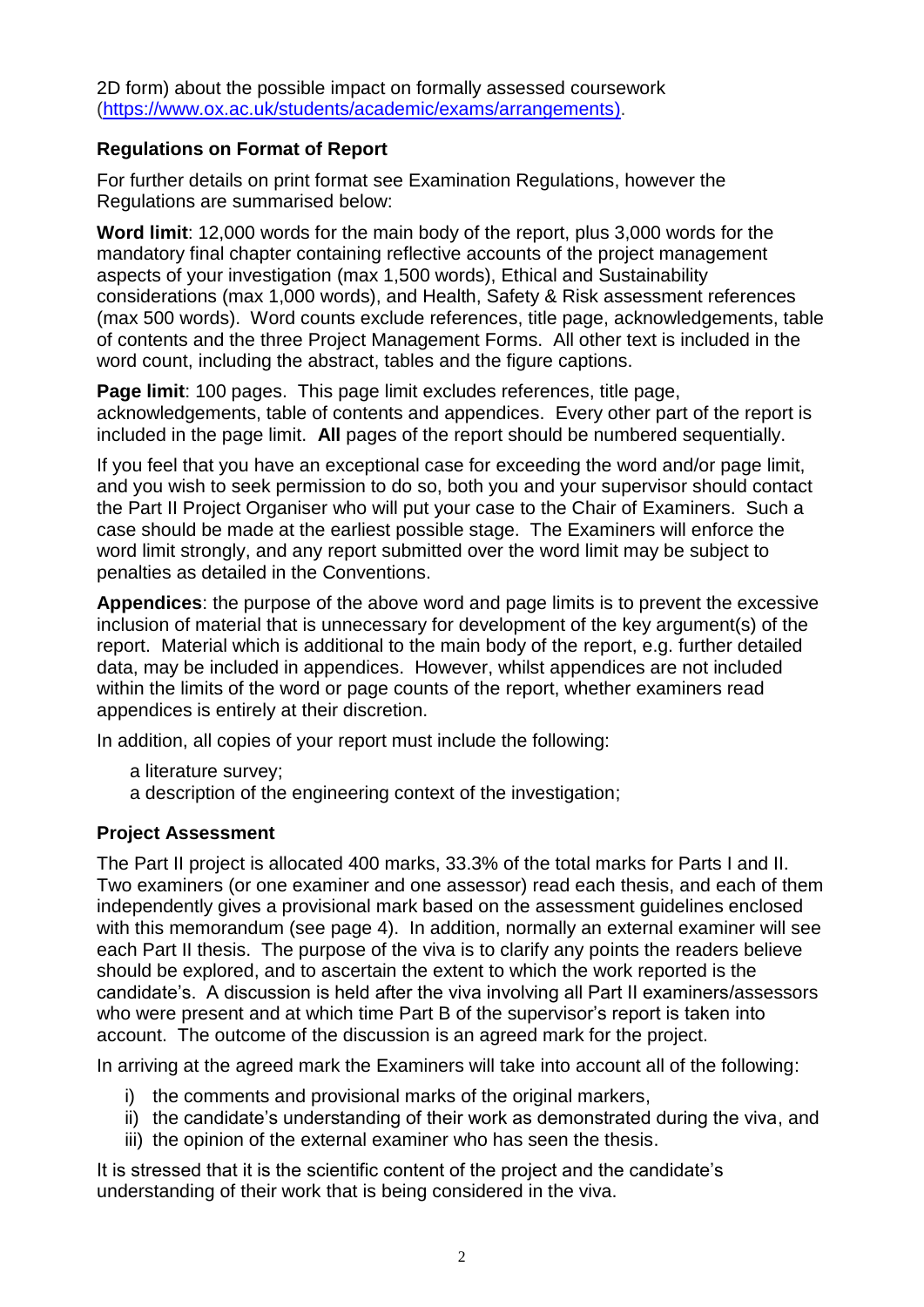If the two provisional marks allocated in advance of the viva differ significantly (that is, normally by more than 10% of the maximum available for a Part II project) this will be addressed explicitly during the discussion after the viva. In the majority of other cases the viva has only a small influence on the agreed mark awarded to a Part II thesis.

If you believe there to be mitigating circumstances, such as illness, which may have affected your progress with the project you can submit a mitigating circumstances notice to your examiners (MCE) via your college. For further details on how to submit a notice, see the Problems completing your [assessment](https://www.ox.ac.uk/students/academic/exams/problems-completing-your-assessment) page.

### **Timetable of the viva voce examination.**

The Part II vivas will be held over three days this year on Monday  $27<sup>th</sup>$  June, Tuesday 28<sup>th</sup> June, and Wednesday 29<sup>th</sup> June. Vivas will be held in-person this year and each viva lasts approximately 30 minutes. A timetable will be circulated in Trinity term. Please note that allocated viva times will only be changed under exceptional circumstances, subject to availability, and all vivas, even those rearranged, will be held during the scheduled times on  $27<sup>th</sup>$ ,  $28<sup>th</sup>$  and  $29<sup>th</sup>$  June. In no circumstances should candidates contact the examiners directly.

You are reminded that you are required to wear Sub Fusc and Academic Dress to your viva (commoners gown).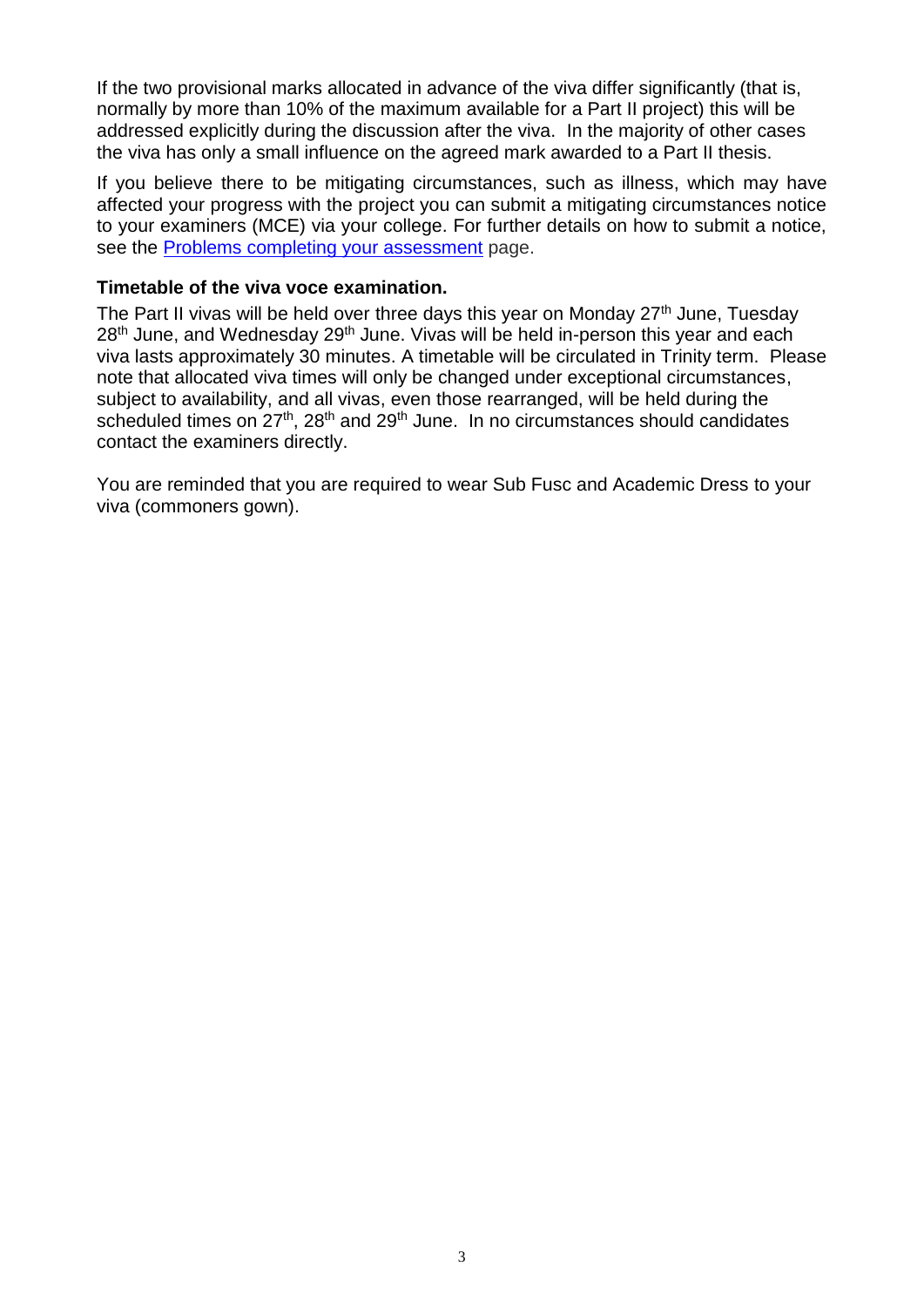# **Allocation of Marks for Part II Candidates 2022**

|                |                                                                       | <b>MS</b> |
|----------------|-----------------------------------------------------------------------|-----------|
| <b>PARTI</b>   | General Paper 1 Structure and<br><b>Transformation of Materials</b>   | 100       |
|                | General Paper 2 Electronic Properties of<br><b>Materials</b>          | 100       |
|                | General Paper 3: Mechanical Properties                                | 100       |
|                | General Paper 4 Engineering Applications of<br><b>Materials</b>       | 100       |
|                | <b>Options Paper 1</b>                                                | 100       |
|                | <b>Options Paper 2</b>                                                | 100       |
|                | <b>Industrial Visits and Talks</b>                                    | 20        |
|                | <b>Laboratory Practicals</b>                                          | 60        |
|                | Entrepreneurship coursework                                           | 20        |
|                | <b>Team Design Project</b>                                            | 50        |
|                | Introduction to Modelling of Materials<br>module                      | 25        |
|                | <b>Characterisation of Materials or Atomistic</b><br>Modelling module | 25        |
|                | <b>PART I TOTAL</b>                                                   | 800       |
| <b>PART II</b> | Part II Project thesis                                                | 400       |
|                | <b>PART II TOTAL</b>                                                  | 400       |
| <b>FINAL</b>   | <b>GRAND TOTAL</b>                                                    | 1200      |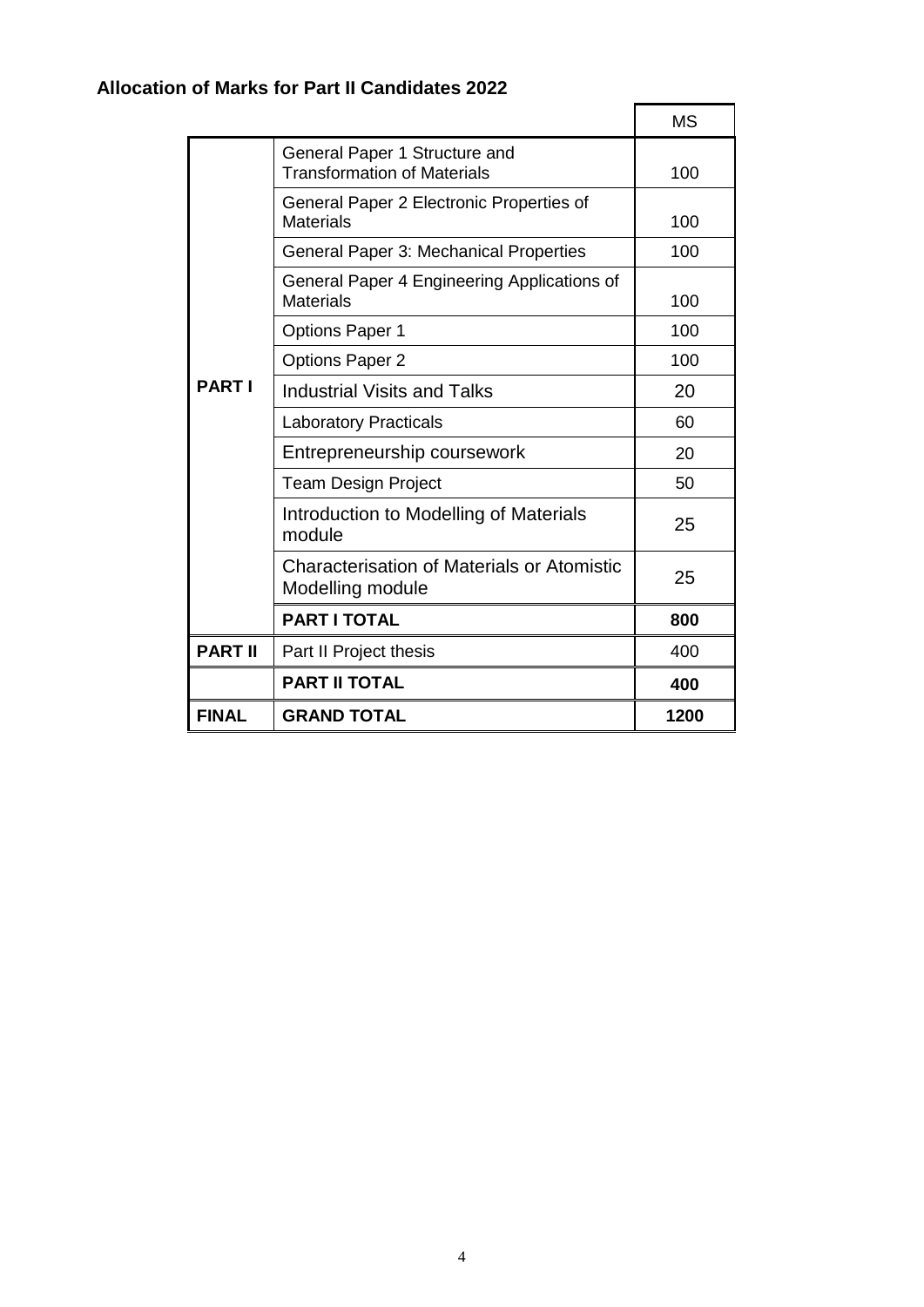#### **Materials Science Part II Thesis Assessment.**

Examiners should write a report of not more than two pages giving their assessment of the thesis, taking into account the marking guidelines overleaf, and including explicit comments explaining their assessment under **each** of the headings.

| <b>Name of Candidate</b>                                                                                                                                                                                                                                                                                                                                                                                                                 |  |
|------------------------------------------------------------------------------------------------------------------------------------------------------------------------------------------------------------------------------------------------------------------------------------------------------------------------------------------------------------------------------------------------------------------------------------------|--|
| <b>Aims &amp; Objectives</b><br>What were the aims and objectives of the<br>project? Are these clearly identified in the<br>thesis?                                                                                                                                                                                                                                                                                                      |  |
| <b>Project Management</b><br>Is the account of project management clear?<br>Does it show that the project was well<br>managed? Were the original objectives kept<br>to, and if they were changed, is it shown why?<br>Does the reflective account of H&S and risk<br>assessment demonstrate an appropriate<br>understanding?<br>Does the reflective account of ethics and<br>sustainability demonstrate an appropriate<br>understanding? |  |
| <b>Engineering Context</b><br>Has the candidate identified the engineering (or<br>equivalent) context of the work?                                                                                                                                                                                                                                                                                                                       |  |
| Did the candidate reflect on the engineering<br>implications of the project findings, or cover this<br>only in a generic manner?                                                                                                                                                                                                                                                                                                         |  |
| <b>Literature Review</b><br>Is the background literature to the project<br>reviewed adequately? (comprehensively,<br>focused on the project's area and critically.)                                                                                                                                                                                                                                                                      |  |
| Methods (including data analysis methods)<br>Are the methods and analysis of data used in<br>the project clearly described? Did the student<br>develop any new methods?                                                                                                                                                                                                                                                                  |  |
| <b>Results</b><br>Are the "raw" results attained clearly<br>described? Are the results analysed<br>adequately and appropriately? If appropriate,<br>are errors handled adequately?                                                                                                                                                                                                                                                       |  |
| <b>Discussion</b><br>Are the results properly discussed: in<br>themselves? in relation to previous work in the<br>area? in relation to the aims and objectives of<br>the project?                                                                                                                                                                                                                                                        |  |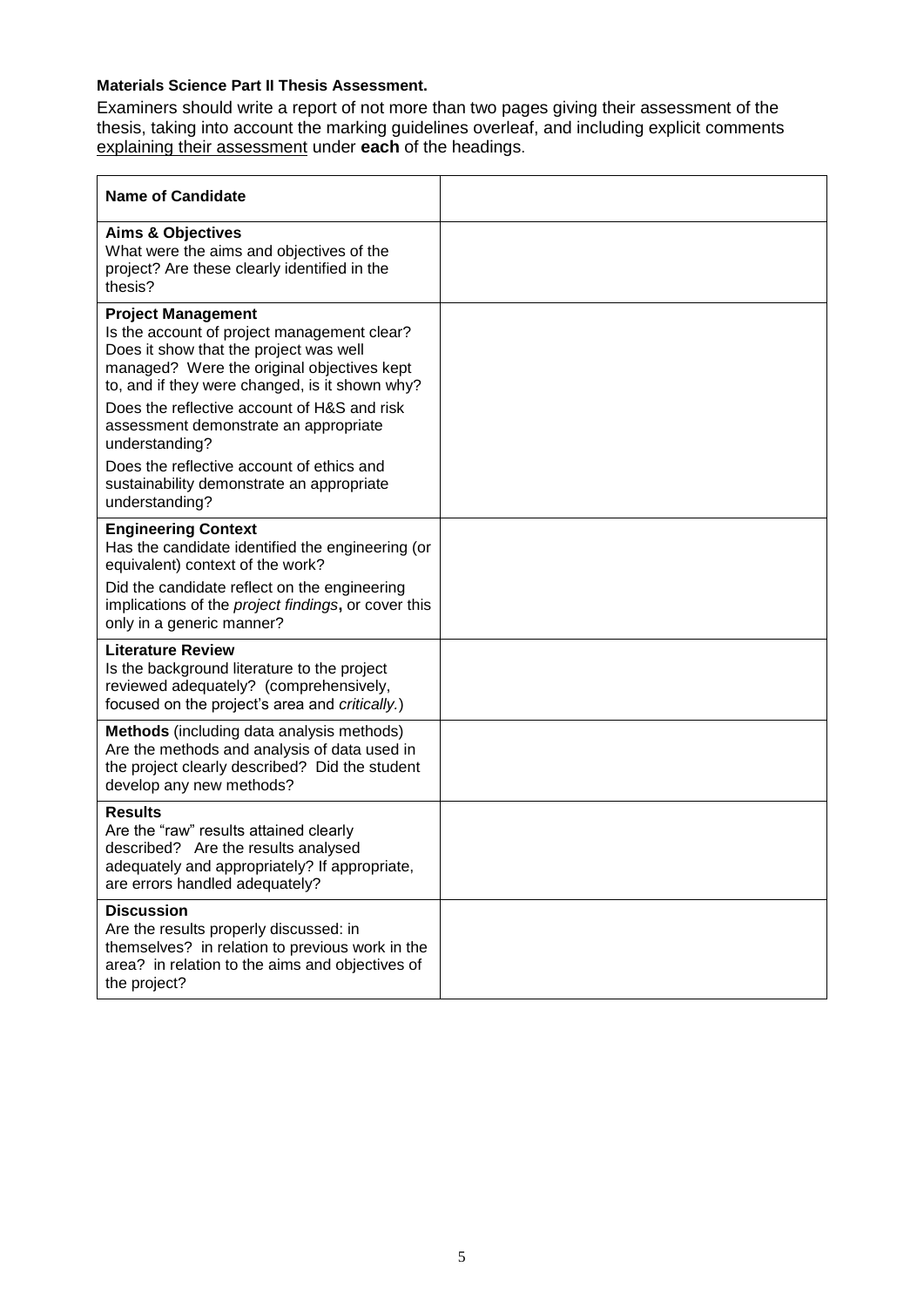| <b>Name of Candidate</b>                                                                                                                                                                                                                                                                                                           |  |
|------------------------------------------------------------------------------------------------------------------------------------------------------------------------------------------------------------------------------------------------------------------------------------------------------------------------------------|--|
| <b>Summary and Additional Comments</b><br>What do you consider to be the main<br>achievements of the project? Are these clearly<br>identified in the thesis?                                                                                                                                                                       |  |
| What are the key strengths of the thesis?                                                                                                                                                                                                                                                                                          |  |
| Does the thesis show original thinking on the<br>part of the student?                                                                                                                                                                                                                                                              |  |
| Are there any areas of minor, significant or<br>serious weakness. Does the thesis show<br>awareness of these?                                                                                                                                                                                                                      |  |
| Comment on the quality of the report. (use of<br>English, clarity of structure, extent to which<br>structure & style follows that normally expected<br>of a research thesis in the field of the research<br>topic, coherent story, overall style, quality of<br>diagrams and figures, use of references to<br>previous work, etc.) |  |
| <b>Overall Mark</b><br>Give short justification for mark                                                                                                                                                                                                                                                                           |  |

## **The following classification borderlines should be noted**

| $70 - 100$ | <b>First Class</b> |
|------------|--------------------|
| $60 - 69$  | Upper Second       |
| $50 - 59$  | Lower Second       |
| $40 - 49$  | Third              |
| $30 - 39$  | Pass               |
| $0 - 29$   | Fail               |